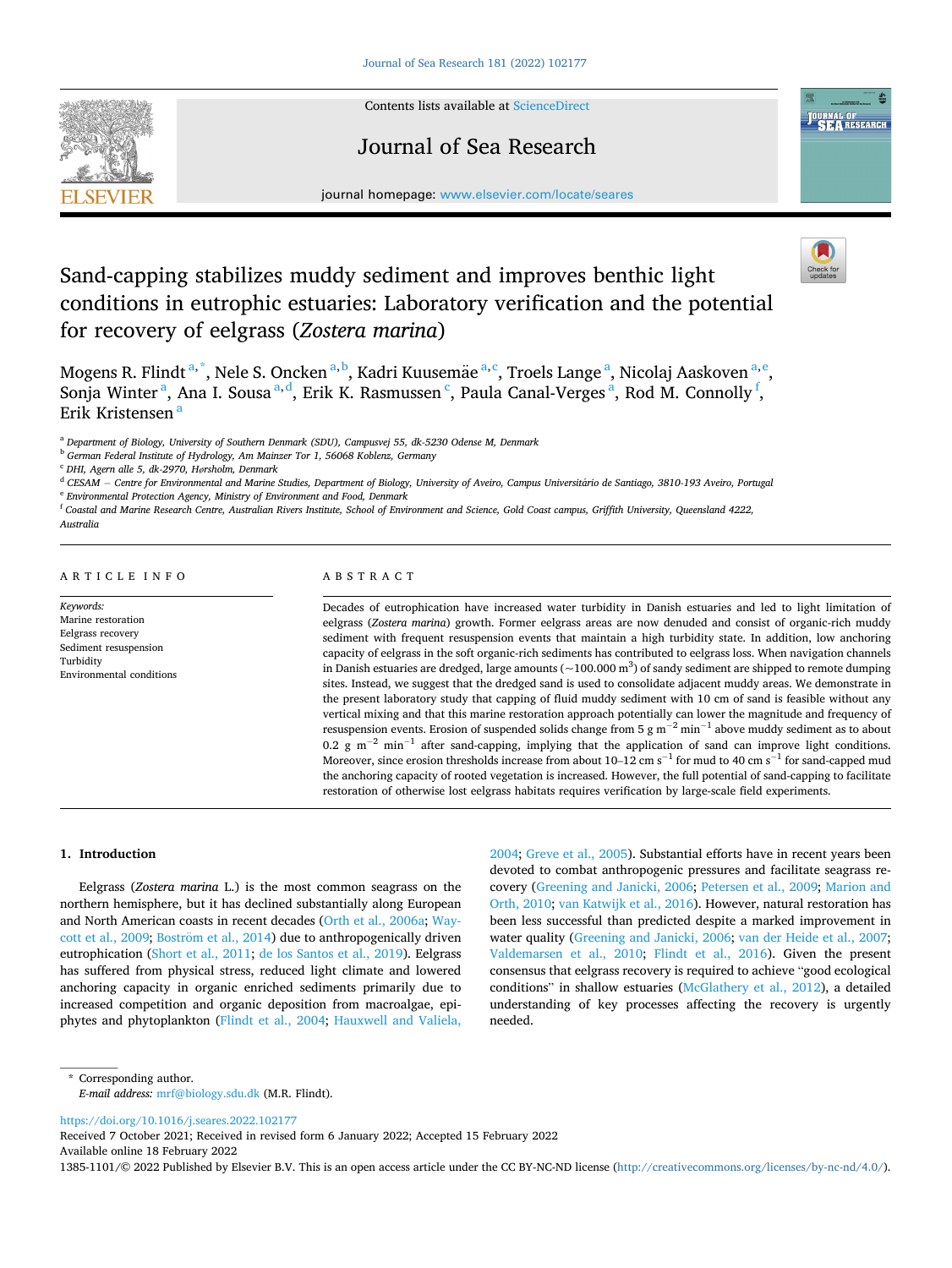<span id="page-1-0"></span>Eelgrass cover in Odense Fjord, Denmark, declined by 90% from 1983 to 2000, and has remained low over the last 20 years. [Valdemarsen](#page-7-0)  [et al. \(2010, 2011\)](#page-7-0) surveyed the growth and losses of seedlings in Odense Fjord as a proxy for the recovery process. They found that physical stress from waves, ballistic impact from drifting macroalgae and bioturbation by lugworms (*Arenicola marina*) was responsible for substantial seedling loss in shallow sandy areas. However, large areas of Odense Fjord have organic-rich and physically unstable sediments caused by eutrophication in the past [\(Valdemarsen et al., 2014\)](#page-7-0). The high bed mobility in these deeper muddy areas prevents seedling establishment through resuspension-driven light limitation and low sediment anchoring capacity. Thus, sediments in severely impacted areas with organic content of up to 20% has completely lost the ability to support eelgrass, as plants are uprooted and shaded at even low freestream velocities in the overlying water [\(Flindt et al., 2016](#page-6-0); [Lilleb](#page-7-0)ø [et al., 2011\)](#page-7-0). Even after an extended period of reduced nutrient inputs, the sediments remain organically enriched with frequent resuspension events. Muddy areas with such sub-optimal sediment conditions for eelgrass today cover about 40% of Odense Fjord, and without intervention it will take natural processes several decades to recover sediment stability in the fjord ([Valdemarsen et al., 2014](#page-7-0)).

Although Odense Fjord is a micro-tidal estuary, physical stress is common due to strong winds. Wind speeds exceeding 9 m  $s^{-1}$  occur frequently, leading to substantial sediment mobility and consequently a need for yearly restoration of navigation channels by dredging. Harbour authorities report that they remove up to  $100.000 \text{ m}^3$  of sandy material after stormy winters. The sand is dredged, loaded to barges and shipped to distant dumping sites. These activities are expensive in labour, shipping, dredging equipment and fuel. It would be a win-win situation, if the material instead is used to consolidate muddy areas by capping activities. Capping with a 10 cm thick sand layer can potentially consolidate muddy sediment and reduce the magnitude and frequency of resuspension. Thus, if unpolluted sand can be acquired from the dredging activities, local capping works will be less costly in labour and shipping/dredging, and have lower  $CO<sub>2</sub>$  emissions as well.

Sand-capping has previously been attempted in harbours to dampen the dispersion of sediment borne pollutants. Industrial activities resulted in massive deposits of contaminated sediments in some USA harbours and waterways and sand-capping was identified as a cost-effective technique for on-site remediation ([Zeman and Patterson, 1997](#page-7-0); [Mohan](#page-7-0)  [et al., 2000\)](#page-7-0). Sand-capping has also been applied as an effective technique to decrease nutrient release from lake sediments [\(Kim et al., 2007](#page-7-0); [Jiao et al., 2020](#page-6-0)). The feasibility of the sand-capping technique for these purposes is based on geotechnical assessment of sediment holding capacity and stability analyses. The outcome of these analyses also provide evidence for sand-capping as a successful restoration approach to improve ecological conditions in estuarine waters.

The aim of this study was to verify experimentally that sand-capping has potential as a new large-scale restoration approach to stabilize the seabed and improve ecological conditions in eutrophic muddy estuaries, which ultimately may promote seagrass restoration. Our hypotheses are that 1) capping of fluid mud with a 10 cm sand layer is possible without any vertical mixing; 2) sand-capping of mud lowers the magnitude of sediment resuspension. The present study using Odense Fjord sediment should be considered a laboratory test of the ecosystem services provided by this remediating tool (erosion control and water quality improvement). The individual processes are tested and assessed as a prerequisite and preparation for the full Odense Fjord ecosystem study reported by [Oncken et al. \(2022\)](#page-7-0).

# **2. Materials & methods**

#### *2.1. Study location*

Odense Fjord (2.2 m average water depth and 0.3 m tidal amplitude) is divided into a 17 km<sup>2</sup> inner and a 46 km<sup>2</sup> outer part (Fig. 1). The shallow inner fjord (0.8 m average depth) is impacted by freshwater discharge from Odense River, while the outer fjord has a more variable



**Fig. 1.** Map of Odense Fjord with the current eelgrass distribution indicated. The dashed line indicates the boundary between the inner and outer part of the system.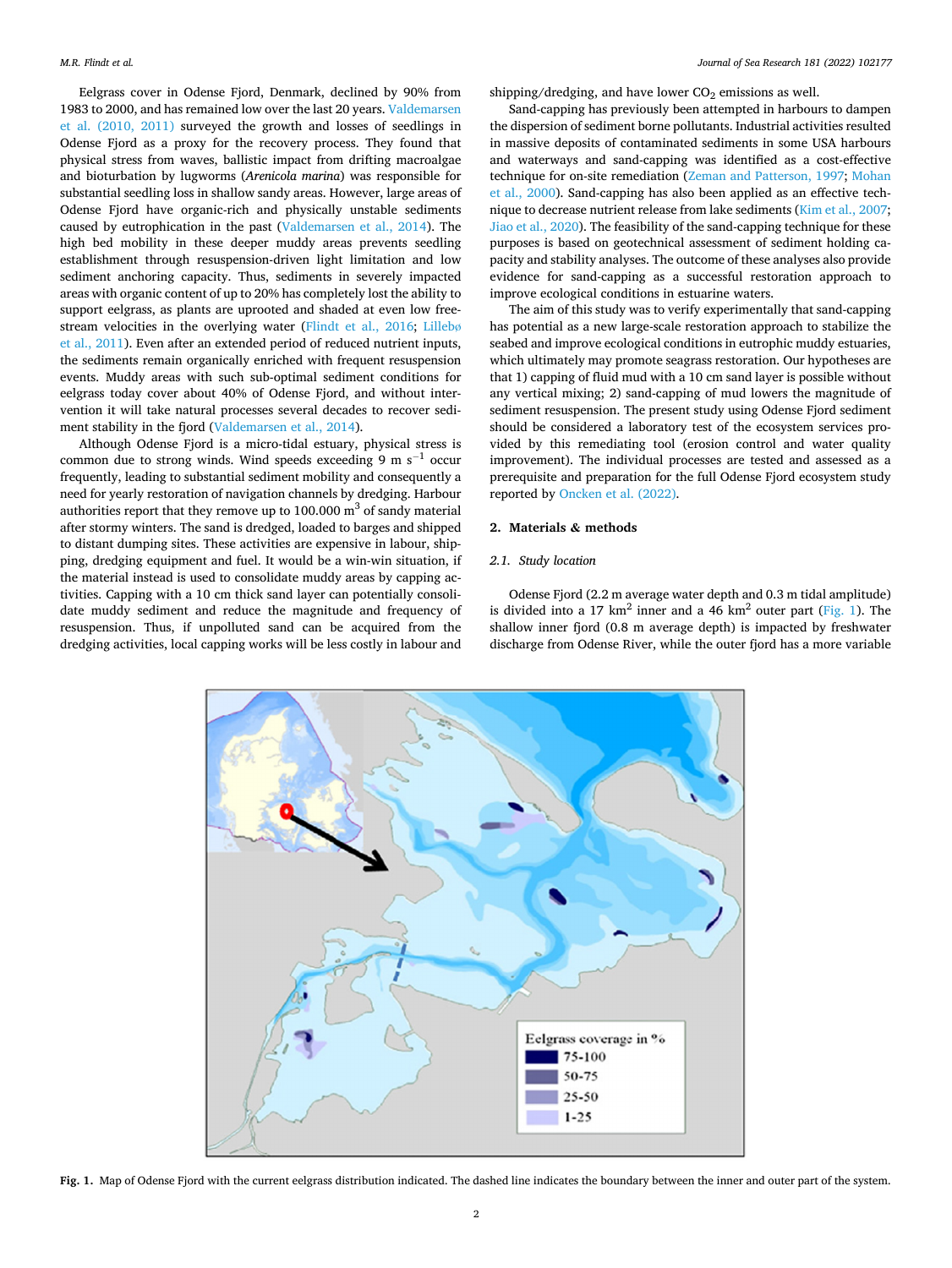bathymetry (2.7 m average depth) and connects to the open sea (Kattegat) through a narrow opening in the northeast [\(Fig. 1\)](#page-1-0). Depending on freshwater input and exchange with Kattegat, the salinity varies from 5 to 17 and 15 to 25 in the inner and outer fjord, respectively ([Petersen](#page-7-0)  [et al., 2009\)](#page-7-0). Odense Fjord has a relatively large catchment area (1046  $\rm km^2$ ) providing a substantial nutrient loading primarily due to agricultural runoff. Prior to 1990 the fjord received 2500 t N yr<sup>-1</sup> and 300 t P yr<sup>-1</sup>, but after the implementation of several water action plans the nutrient loading has been reduced to the present levels of 1500–2000 t N yr<sup>-1</sup> and 50–70 t P yr<sup>-1</sup> ([Petersen et al., 2009](#page-7-0)). This has improved the water quality, diminished growth of opportunistic macroalgae and increased coverage of widgeon grass (*Ruppia maritima*) in the shallow inner fjord. Nevertheless, Odense Fjord does still not comply with the European Water Framework Directive (EU WFD) requirements with respect to eelgrass (*Z. marina*) depth limit, phytoplankton chlorophyll *a*  and nutrient concentrations ([Petersen et al., 2009](#page-7-0)). In the reference condition (*i.e.* around year 1900; [Ostenfeld, 1908](#page-7-0)), eelgrass had a depth limit of about 5.5 m and covered substantial areas of Odense Fjord  $(-50-60%)$ , while the depth limit today is below 2.5 m and only 2% of the estuary is covered by eelgrass patches [\(Timmermann et al., 2020](#page-7-0)). The EU WFD Water Management Plan targets a depth distribution for eelgrass of about 4.1 m in Odense Fjord, corresponding to 75% of the eelgrass depth limit in the reference state. Eelgrass has not shown signs of recovery in Odense Fjord – in neither shallow nor deeper areas (unpublished data from the National Monitoring Program) – indicating that light availability is one of the stressors affecting eelgrass distribution in the system (Kuusemäe [et al., 2016;](#page-7-0) [Flindt et al., 2016](#page-6-0)). The combined action by multiple stress factors maintains the estuary in poor to moderate ecological condition. Particularly the organic-rich conditions in large parts of the fjord prevent proper consolidation of the surface sediments that are prone to frequent resuspension events ([Canal-Verg](#page-6-0)és [et al., 2010;](#page-6-0) Kuusemäe et al., 2016).

# *2.2. Experiment 1: mixing and consolidation after sand-capping of muddy sediments*

Sand-capping was mimicked by establishing sediment cores in transparent acrylic chambers ( $\phi = 12.5$  cm, height = 80 cm,  $n = 5$ ) containing 6 classes of muddy sediment from Odense Fjord to a depth of 25 cm and filled with seawater (salinity of 20). The 6 classes of mud with organic content of about 2, 4, 6, 8, 10 and 16% LOI (loss of ignition) were selected after an initial field survey of sediment water content (WC) and organic content (LOI) at about 100 sampling locations in the fjord. Sediment for the survey was sampled in 5 cm i.d. core tubes, either by hand in shallow water or using piston corers from a boat in deeper water. The upper 2 cm of the sediment was used for WC and LOI determination as described below. Subsequently, the mud classes selected for the experiment were sampled using a sediment dredge from the research vessel Liv II. The sampled mud was forced through a 1 mm mesh without adding water to remove larger particles and benthic fauna before further use.

Passive mixing and consolidation of sediments by gravity were assessed after allowing 10 cm of coarse beach sand (median grain size  $\sim$ 200  $\mu$ m) to settle on top of the 25 cm deep muddy sediment cores. Cores were sacrificed two weeks after sand-capping for determination of WC, LOI and grain size profiles by sectioning them into 1 cm intervals. Sediment WC was determined as weight loss of wet sediment after drying (24 h, 100 ◦C) and LOI by combustion of dry sediment (5 h, 520 ◦C). Sediment granulometry was determined using a Malvern Mastersizer 3000 Particle Size Analyzer. The medium grain size was calculated from the  $\varphi$  distribution of volume size fractions (Bale and [Kenny, 2005](#page-6-0)).

# *2.3. Experiment 2: flume test of changes in benthic light intensity after sand-capping*

Annular flumes [\(Lundkvist et al., 2007;](#page-7-0) [Neumeier et al., 2007](#page-7-0); [Kristensen et al., 2013\)](#page-7-0) were used to determine erosion thresholds and benthic light intensity before and after sand-capping of the 6 classes of muddy sediment. Each flume consisted of two transparent acrylic plastic tubes with different diameter (40.6 and 50 cm) fixed onto an acrylic base creating a 4.2 cm wide annulus. The basal area of the channel was 669  $\text{cm}^2$  and given the height of 36 cm, it contained a volume of 24.1 L. The water current in the channel was controlled by an AC-servo motor with an integrated engine driver (MAC motor). The MAC motor was interfaced to a data logging PC. All data were stored by acquisition software that regulated the MAC motor output from voltage to engine rounds per minute (RPM). The MAC motor was attached to the lid of the flume and connected to six equidistantly placed rotating paddles. The MAC motor RPM was calibrated against free-stream current velocity (m  $s^{-1}$ ) by visually tracking neutrally buoyant particles in the water column. Velocity measurements carried out at various RPM provided the following empirical relationship: Velocity = RPM x  $0.0011$ . Two sampling ports located 15 cm above the base on opposite sides of the outer channel wall of the flume were used for water sampling and turbidity measurements. The turbidity port was equipped with a SeaPoint Turbidity Meter (STM) that detected backscattered light from suspended sediment particles at 880 nm. The STM was interfaced to the data logging PC with continuous logging at a frequency of 1 Hz.

Tests of erosion threshold for each muddy sediment class was first performed in three flumes ( $n = 3$ ) with a mud layer of 10 cm (18 flumes in total) and subsequently the erosion trials were repeated with a sandcap layer of about 10 cm on top of the mud. The sediment consolidated for 24 h under experimental conditions in estuarine water (temperature: 14 ◦C; salinity: 18) before erosion trials, while the flume was maintained under a constant free-stream current velocity (u) well below the critical erosion threshold (about 0.02 m  $s^{-1}$ ). The flume water was aerated to avoid oxygen depletion, but gently enough to prevent sediment disturbance. During erosion trials, the sediment was subjected to increasing current velocities in incremental steps of 5 cm  $s^{-1}$  with 15 min duration, *i.e.* the time required to reach a steady state concentration of suspended solids ([Fig. 2\)](#page-3-0). Increments continued until a suspended solid concentration (SSC) of 0.5–1.0 g L<sup>-1</sup> was achieved, or the turbidity signal was saturated. The critical erosion threshold  $(u_c)$  was defined as the current velocity where a significant increase in turbidity appeared during the stepwise velocity increments. Water samples were collected at every velocity step (after 15 min) for determination of SSC (g  $L^{-1}$ ). Sampled water was replaced continuously with ambient estuarine water to avoid water level changes in the flumes. SSC was determined as the dry material recovered after filtering through pre-weighted GF/C filters and related to the corresponding turbidity (NTU) output to establish a calibration curve. Erosion rate (E, g m<sup>-2</sup> min<sup>-1</sup>) was calculated from the point at which the erosion threshold was reached for each velocity increment. Thus  $E = V^* \Delta SSC/A/\Delta t$ , where V is water volume in the flume (L),  $\triangle SSC$  is the increase in SSC (g L<sup>-1</sup>) during the time step  $\triangle t$ (min) and A is flume area  $(m<sup>2</sup>)$ .

Samples taken from the flume trials at the end of each velocity increment were used to determine the relationship between suspended solids (SSC), free stream velocity and Lambert-Beer's coefficient (k). For this purpose, the light attenuation coefficient of suspended mud  $(LOI =$ 8.0%) and sand (LOI  $= 0.4$ %) was measured by suspending each sediment type  $(n = 3)$  at stepwise increasing concentrations into a transparent acrylic column ( $\phi = 30$  cm,  $h = 200$  cm) prefilled with estuarine water (temperature: 14 ℃; salinity: 18). A constant concentration of SSC per step was insured by two pumps with inlets at the bottom and outlets at surface of the water column. The light intensity was monitored using a LI-COR Data Logger (LI-1000) placed 50 cm above the bottom. Light attenuation through the water column was calculated using Lambert-Beer's equation:  $L_d = L_0 * e^{(-k_{\ast}d)}$ , where  $L_d$  is the light intensity at depth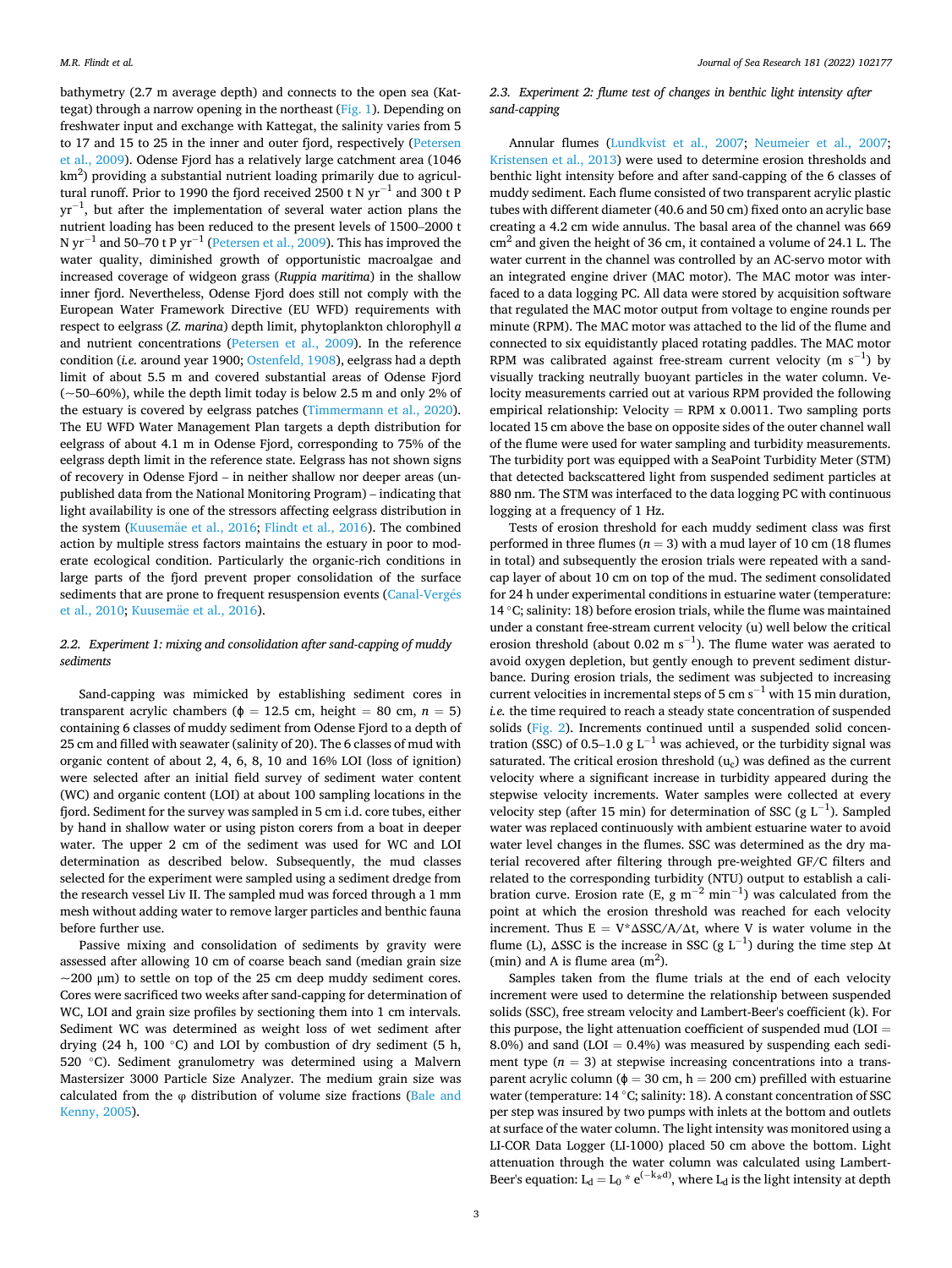<span id="page-3-0"></span>

**Fig. 2.** (A) The outcome of a typical erosion cycle with  $0.05 \text{ m s}^{-1}$  increments in current velocity. The thin line represents free-stream current velocity (u). The thick line represents the stepwise increase in suspended sediment concentration (SSC) within the Type I erosion zone and the more erratic and unpredictable pattern (dashed part) within the Type II erosion zone. The vertical dashed line separates Type I and Type II erosion. (B) Regression used to estimate the erosion threshold. The critical current velocity  $(u_c)$  was estimated as the zero SSC intercept from a regression of measured SSC against u.

d, L0 is the surface light intensity, and k is the light attenuation coefficient.

#### *2.4. Statistical analyses*

Non-linear data was logarithmically or exponentially transformed followed by Pearson correlation statistics to test the relationship between various sediment parameters: loss on ignition (LOI) *vs* water content (WC); consolidation *vs* WC and LOI; erosion threshold *vs* LOI and erosion rate *vs* LOI. The significance level for correlations (α) was 0.05 and the statistical analyses were performed using the SAS procedure Proc NLIN.

#### **3. Results**

# *3.1. Experiment 1: mixing and consolidation after sand-capping of muddy sediments*

The sediment survey in Odense Fjord disclosed a range of sediment types from sand to highly organic mud that provided a significant power function between LOI and WC:

$$
WC = 23.7 * LOI0.45 (r2 = 0.87, p < 0.01)
$$

Median grain size of the muddy sediment classes ranged from 187 μm in 2.4% LOI low-organic mud (WC of 40%) to 59 μm in 16.2% LOI highorganic mud (WC of 83%). The sand material used in experiment 1 was

well sorted with median grain size of 193–220 μm, LOI of 0.3–0.5% and WC of 18–21% (Table 1).

Consolidation/compaction of the different mud classes after sandcapping was in proportion to WC and LOI, and ranged from 3.9% in the low-organic to 13–14% in the high-organic mud, leading to the following significant linear correlations:

$$
Consolidation_{WC} = 0.24*WC-6.3 (r^2 = 0.81, p < 0.05)
$$

 $\text{Consolidation}_{\text{LOI}} = 0.66 \times \text{LOI} + 4.9 \left( r^2 = 0.73, P < 0.05 \right)$ 

The most pronounced impact of sand-capping was expected for mud classes with the smallest grain size. Thus, initial WC and LOI of the richest mud were 4 and 50 times, respectively, higher than those of the applied sand [\(Fig. 3\)](#page-4-0). These differences were still apparent at the end of the experiment where sand and mud layers remained clearly separated with a narrow vertical mixing zone of 1–2 cm. However, the shape of mixing zones varied among replicates and extended from 9 to 11 cm depth as evident from the high standard deviations. Nevertheless, preservation of the initial characteristics of both sand and mud together with the maintenance of a rather narrow mixing zone after sandcapping, demonstrates that the heavy sand did not sink into the lighter muddy sediment in any of the tested mud classes (Table 1; [Fig. 3\)](#page-4-0).

# **Table 1**

Sediment characteristics from sand-capping and flume experiments with erosion thresholds and erosion rates using sediment from 6 muddy stations in Odense Fjord. Organic matter (LOI) and water content (WC) are shown for the applied sand, the mud-sand mixing zone and the mud. Depth extension of the mixing zone and the consolidation/compression of the different muddy sediments are indicated. Values are given as average  $\pm$  SD.

|                             | Mud class      |                |              |                |                |                |
|-----------------------------|----------------|----------------|--------------|----------------|----------------|----------------|
| Sediment profile            | 2%             | 4%             | 6%           | 8%             | 10%            | 16%            |
| data                        | LOI            | LOI            | LOI          | LOI            | LOI            | LOI            |
|                             | $0.3 +$        | $0.3 +$        | $0.4 +$      | $0.3 +$        | $0.5 +$        | $0.3 +$        |
| LOI sand $(\%)$             | 0.0            | 0.1            | 0.1          | 0.0            | 0.1            | 0.0            |
| LOI mixing zone             | $1.6 \pm$      | $2.3 \pm$      | $4.0 +$      | 5.3 $\pm$      | $5.3 +$        | 7.7 $\pm$      |
| (%)                         | 0.8            | 1.3            | 2.4          | 2.2            | 2.8            | 4.6            |
|                             | $2.4 \pm$      | $4.1 \pm$      | $6.1 \pm$    | $8.0 \pm$      | 10.3           | 16.2           |
| LOI mud $(\%)$              | 0.1            | 0.6            | 0.7          | 0.6            | ± 0.5          | $\pm 0.2$      |
| Depth of LOI<br>mixing zone |                |                |              |                |                |                |
| (cm)                        | $\overline{2}$ | $\mathbf{2}$   | $\mathbf{1}$ | $\overline{2}$ | $\overline{2}$ | $\overline{2}$ |
|                             | 18.1           | $18 \pm$       | 17.0         | 20.0           | 21.4           | 19.4           |
| WC sand (%)                 | ± 0.5          | 0.36           | ± 0.5        | ± 0.7          | ± 0.8          | ± 0.1          |
| WC mixing zone              | 31.0           | $35 \pm$       | 36.3         | 44.4           | 47.0           | 48.1           |
| (%)                         | ± 12.7         | 13.33          | ±18.6        | ± 17.2         | ± 19.7         | ± 13.9         |
|                             | 38.4           | $51 \pm$       | 57.2         | 63.1           | 69.3           | 73.4           |
| WC mud (%)                  | ± 3.9          | 1.92           | ± 2.6        | ± 1.3          | ± 2.1          | ± 4.7          |
| Depth of WC                 |                |                |              |                |                |                |
| mixing zone                 |                |                |              |                |                |                |
| (cm)                        | $\overline{2}$ | $\overline{2}$ | $\mathbf{1}$ | $\overline{2}$ | $\overline{2}$ | $\mathbf{2}$   |
| Median grain size           |                |                |              |                |                |                |
| sand $(\mu m)$              | 193            | 220            | 197          | 187            | 208            | 221            |
| Median grain size           |                |                |              |                |                |                |
| mud $(\mu m)$               | 187            | 108            | 84           | 101            | 76             | 59             |
| Consolidation of            | $3.9 \pm$      | $6.4 \pm$      | 14.4         | $8.3 \pm$      | 13.2           | 14.1           |
| mud(%)                      | 0.2            | 0.3            | ± 0.4        | 0.5            | ± 0.6          | ± 0.3          |
| Flume exp. Data             |                |                |              |                |                |                |
| Erosion threshold           | $40 +$         | $37 \pm$       | $38 \pm$     | $40 \pm$       | $40 \pm$       | $40 \pm$       |
| Sand (cm $s^{-1}$ )         | 1.9            | 0.8            | 0.9          | 1.2            | 0.3            | 0.7            |
| Erosion threshold           | $34 +$         | $25 +$         | $22 +$       | $21 +$         | $14 +$         | $12 \pm$       |
| Mud (cm $s^{-1}$ )          | 3.3            | 3.1            | 2.6          | 3.7            | 3.6            | 1.9            |
| Settling time Sand          | $0.2 \pm$      | $0.2 \pm$      | $0.2 \pm$    | $0.2 +$        | 0.18           | $0.2 \pm$      |
| (hours)                     | 0.1            | 0.1            | 0.0          | 0.0            | $\pm 0.02$     | 0.0            |
| Settling time Mud           | $0.9 \pm$      | $1.1 \pm$      | $1.6 \pm$    | $1.9 \pm$      | 2.41           | 5.1 $\pm$      |
| (hours)                     | 0.2            | 0.3            | 0.5          | 0.5            | ± 0.35         | 1.3            |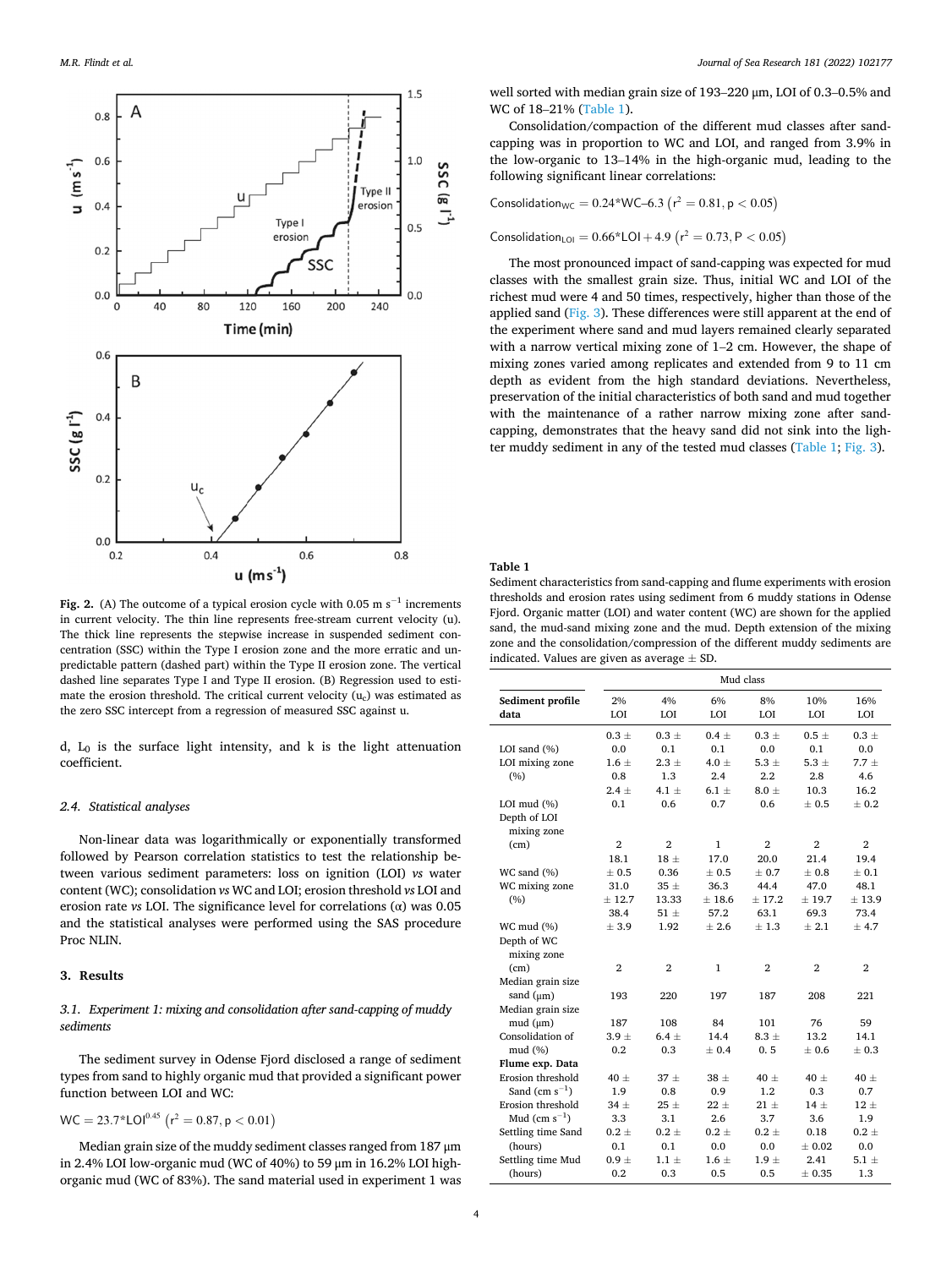<span id="page-4-0"></span>

**Fig. 3.** Final vertical profiles of water content (left) and LOI (loss on ignition) (right) after sand-capping of 16.2% LOI muddy sediment. The horizontal bars represent the standard deviations at each depth  $(n = 5)$ . Results of the other mud classes are summarized in [Table 1](#page-3-0).

*3.2. Experiment 2: flume test of changes in benthic light intensity by sandcapping* 

An example of the erosion threshold results from the flume with mud (16.2% LOI) alone and after sand-capping of the mud is shown in Fig. 4, while the results from all mud types without and with sand-capping are presented in [Table 1.](#page-3-0) Erosion of mud in the example with 16.2% LOI initiated at a free stream velocity (U) as low as 0.12 m s $^{-1}$  and increased rapidly until the turbidity logger was saturated at a velocity of 0.50 m  $s^{-1}$  (Fig. 4). The increase in turbidity per velocity increment generally varied between 0.12 and 0.25 g SSC  $1^{-1}$ . The sand-capped mud, on the other hand, first started eroding at 0.40 m  $s^{-1}$  and increased with constant turbidity steps of about 0.03 g SSC l $^{-1}$  until at least 0.70 m s $^{-1}$ . The rapid erosion of muddy sediment was evident as elevated turbidity (*>* 0.1 g SSC l<sup>-1</sup>) already at a free stream velocity of 0.2 m s<sup>-1</sup>, while the turbidity of the sand-capped mud always stayed low  $(< 0.1$  g SSC  $1^{-1}$ ).

The most pronounced difference was evident at 0.5 m  $s^{-1}$  of free stream velocity, where the turbidity in the mud alone and sand-capped mud was about 0.7 g SSC  $l^{-1}$  and 0.05 g SSC  $l^{-1}$ , respectively.

The flume assays showed distinct erosion thresholds in all trials ([Table 1\)](#page-3-0). For the trials with muddy sediments before sand-capping, the erosion thresholds were inversely related in an exponential pattern to the organic content [\(Fig. 5\)](#page-5-0). Erosion rates of mud, on the other hand, increased linearly with the LOI content according to: Erosion rate  $= 0.29$ \* LOI – 0.09 ( $r^2$  = 0.81;  $p < 0.05$ ), albeit with considerable variation among replicates. The erosion threshold in all sand-capped treatments was similar at 0.37 to 0.40 m  $s^{-1}$  with low erosion rates ranging from 0.18 to 0.24 g SSC  $m^{-2}$  min<sup>-1</sup> and was independent of the underlying mud composition [\(Table 1\)](#page-3-0).

The experimentally derived light attenuation coefficient (k) of 0.092  $\pm$  0.039 m<sup>-1</sup> for the 16.2% LOI mud and 0.057  $\pm$  0.024 m<sup>-1</sup> for sand provided distinctly different light attenuations in the water column as a



Fig. 4. Example of the erosion threshold (u<sub>c</sub>) for 16.2% LOI muddy sediment before (left) and after (right) sand-capping. The regression statistics on both graphs are based on the average value of SSC at each increment. Results of all trials are summarized in [Table 1.](#page-3-0)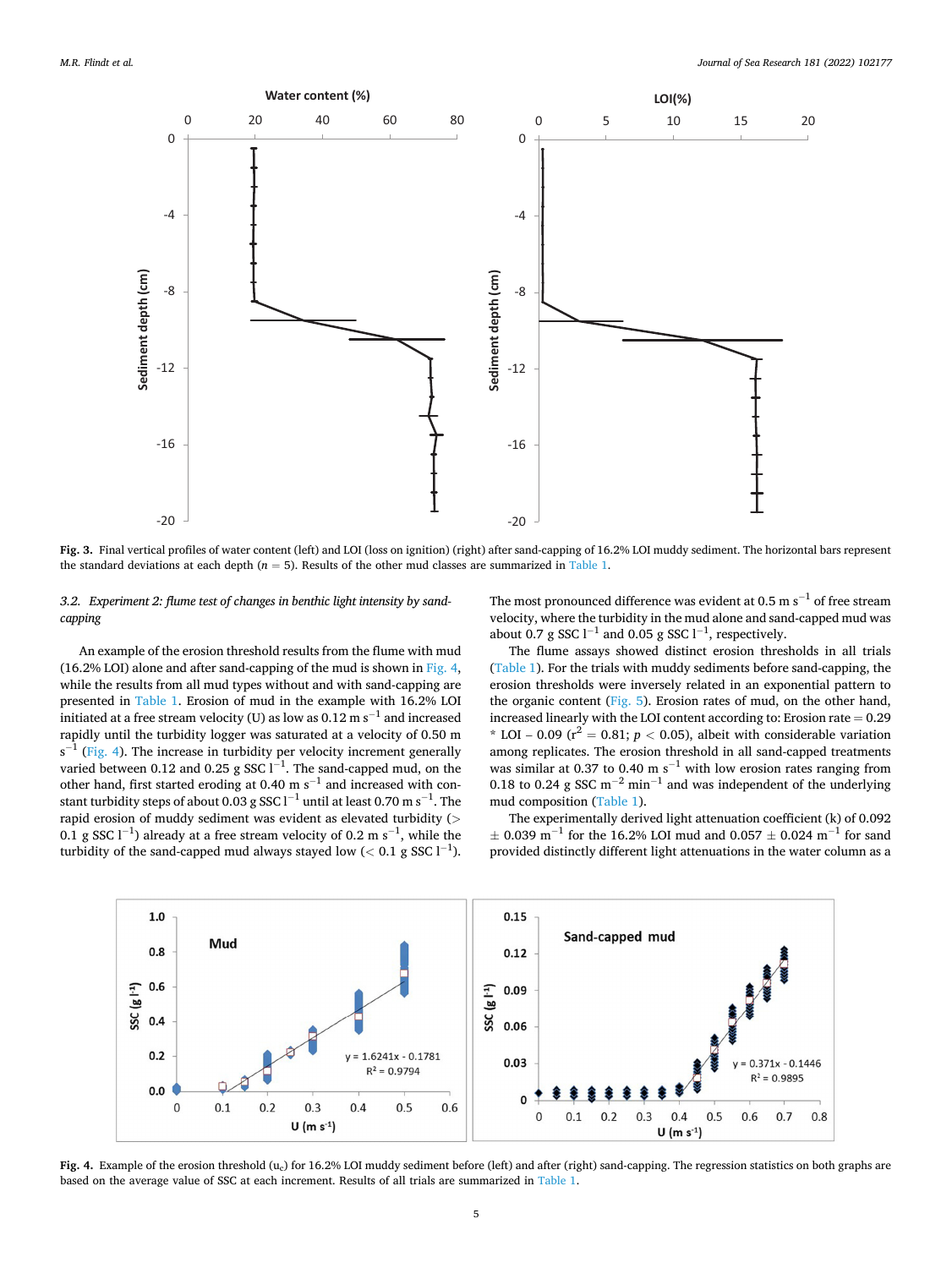<span id="page-5-0"></span>

**Fig. 5.** Sediment erosion threshold correlated to the sediment LOI (loss on ignition). The points are the individual measurements erosion thresholds, and the regression line represents the exponential function shown by the equation.

function of current velocity in the flume (Fig. 6). Light penetrated much deeper in water overlying sand than mud at all current velocities.

#### **4. Discussion**

The erosion thresholds of sediments in Odense Fjord vary considerably and are highly dependent on the organic matter and water content ([Table 1](#page-3-0); Fig. 5). However, the muddy conditions in large parts of the fjord prevent proper consolidation of the surface sediments that experience frequent resuspension events (Kuusemäe [et al., 2016;](#page-7-0) Flindt et al., [2016\)](#page-6-0). Similar critical erosion thresholds and muddy conditions were found by [Amos et al. \(2004\)](#page-6-0) and [Lundkvist et al. \(2007\)](#page-7-0) for sediments in Venice Lagoon. The present experiments, that simulate sand-capping of muddy sediments from Odense Fjord, clearly show considerable mud stabilization by a persistent sand layer with little vertical mixing into the underlying mud, even in the most fluid organic-rich sediments ([Fig. 3](#page-4-0)). Accordingly, muddy sediments can be capped with sand regardless of their fluidity and thus increase the overall erosion threshold. [Oncken](#page-7-0)  [et al. \(2022\)](#page-7-0) recently confirmed in a large-scale field study that a sandcap applied to Odense Fjord sediment remains stable with no vertical mixing for at least one year. Accordingly, the prevailing physical (*e.g.*  currents) and biological (*e.g.* reworking by infauna) conditions in

Odense Fjord have apparently no impact on the effectiveness and longevity of the sand-cap. Sand-capping is therefore a promising tool to alleviate the negative consequences of organic enrichment in estuaries by preventing sediment erosion, reducing turbidity and improving water quality. The approach may also prevent uprooting of plants, which often occur at very low water current velocities when the sediments are organic-rich. The low-organic sand applied in the present experiments must be appropriate for the purpose, since sediment WC and LOI should be below 40% and 2–3%, respectively, to support seedling performance of eelgrass at current velocity thresholds of up to 50 cm s<sup>-1</sup> ([Lilleb](#page-7-0)ø [et al., 2011\)](#page-7-0).

The significant exponential relationship between sediment organic matter content and erosion thresholds (Fig. 5) provides an approach to determine the type of sand needed for appropriate consolidation of muddy sediments. Using coarser sand with lower organic content than applied in the present experiment may increase the erosion threshold even further than observed here ( $>$ 40 cm s<sup>-1</sup>). It must be noted, though, that the applied flume setup only generates laminar currents as a proxy for the physical force added to the sediment and does not simulate true wave exposure. Thus, 3D hydrodynamic model simulations have demonstrated a high frequency of sediment resuspension due to wave action (Kuusemäe et al., 2016). Further experiments are therefore required to elucidate the impact of such pulsing wave pressure on sediments capped with different types of sand.

By extrapolating the eroded SSC mass from the flume study with muddy sediment to a water column as deep as 4 m, it is evident that even at very low current velocities the light attenuation in the water column is substantial (Fig. 6). Thus, for current velocities of 30 cm  $s^{-1}$  in water overlying 16% LOI sediment, the light intensity at a depth of 0.4 m is just 20% of that at the surface. Simulations of water overlying sand-capped sediment showed that this dampened light intensity is first reached at a depth of about 4 m. However, the relatively high light attenuation coefficient even for sand was unexpected and most probably caused by light absorbance due to traces of organic matter (LOI = 0.4%) coating on the sand grains. Nevertheless, the light attenuation with depth was much higher in water overlying mud than sand and increased dramatically with current velocity. These results substantiate the potential of sand-capping for improving light intensity and penetration depth in an otherwise turbid estuary like Odense Fjord. The large-scale study of [Oncken et al. \(2022\)](#page-7-0) confirmed that sand-capping of  $\sim$ 1 ha muddy



**Fig. 6.** Vertical light attenuation in the water column overlying 16.2% LOI muddy sediment before (left) and after (right) sand-capping. Note that for sand, 0.10, 0.15 and 0.20 m  $s^{-1}$  lines are on top of each other.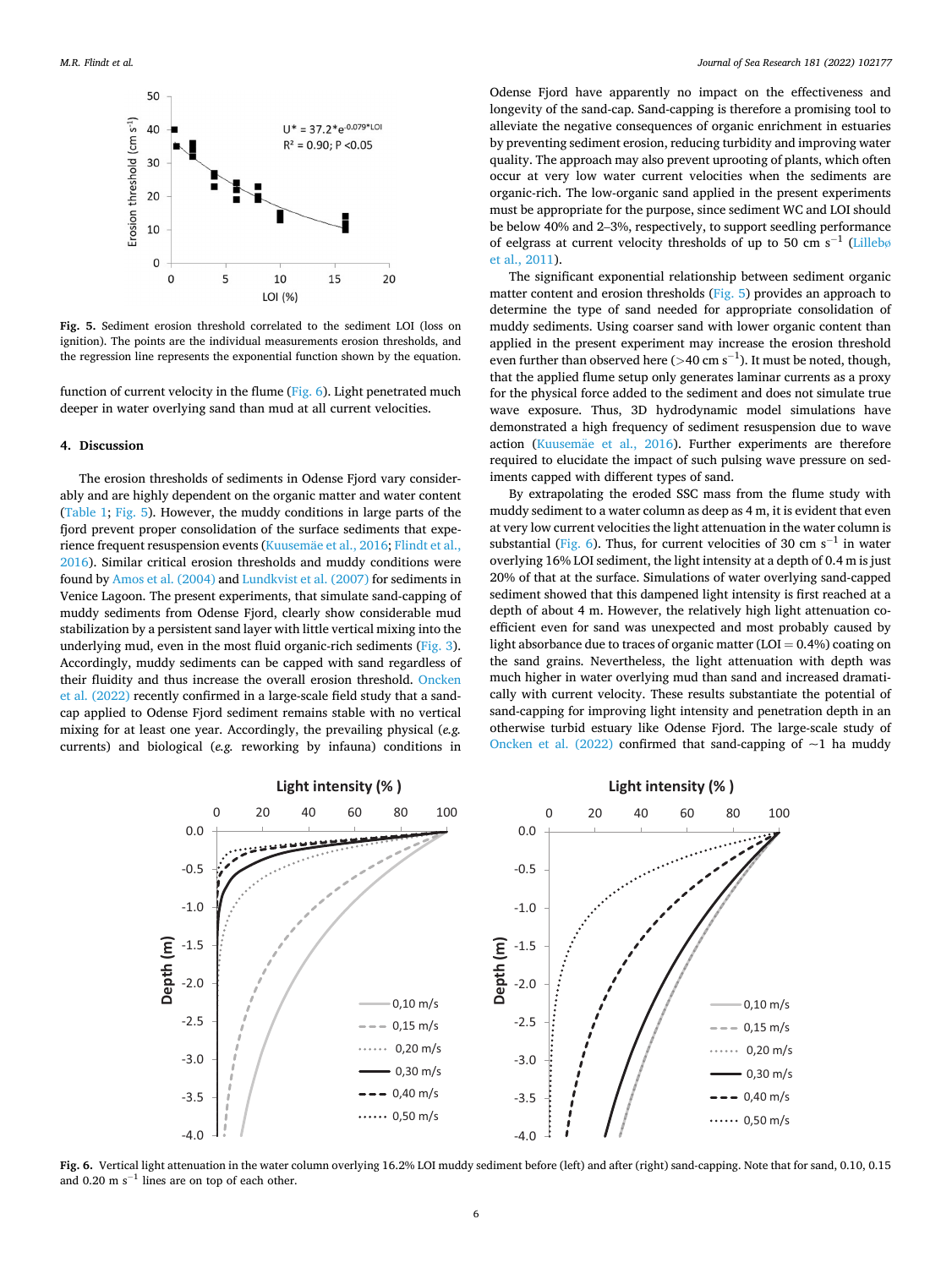<span id="page-6-0"></span>sediment in Odense Fjord increased the light intensity by up to 22% at 2 m water depth.

Sand-capping can therefore potentially provide support for eelgrass growth in deep areas. [Lee et al. \(2007\)](#page-7-0) reported that eelgrass has zero net production (compensation irradiance) at a light intensity of 85 μE  $m^{-2}$  $^{-1}$ , and [Orth et al. \(2006b\)](#page-7-0) found a saturated production at 485 μE  $m^{-2}$  s<sup>-1</sup>. For comparison, field tests in Odense Fjord revealed that positive net growth of eelgrass seedlings required average benthic light intensities >200  $\mu$ E m<sup>-2</sup> s<sup>-1</sup> (Flindt et al., 2016). The higher light threshold observed in Odense Fjord is partly caused by elevated turbidity in the near-bottom 20–30 cm of the water column, as typically observed over organic-rich sediments (Kenworthy et al., 2014). Using the threshold of 200 µE  $m^{-2}$  s<sup>-1</sup> as a growth-season average, we document the service provided by sand-capping compared to the present condition with untreated muddy areas [\(Fig. 6\)](#page-5-0). At muddy sites, light only supports eelgrass recovery at low current velocities  $(< 15 \text{ cm s}^{-1})$ and only down to a depth of 1.75 m. Erosion thresholds increase to about 40 cm  $s^{-1}$  after sand-capping, and eelgrass recovery may be possible down to 3.5 m or more with current velocities  $\leq$ 30 cm s $^{-1}$ . Accordingly, past eelgrass transplantations in muddy areas of Odense Fjord have failed at 2.5 m depth (Lange, unpublished). [Petersen et al. \(2021\)](#page-7-0)  stressed that frequent resuspension and low anchoring capacity of eelgrass caused by organic-rich sediments is a general threat to the success of eelgrass transplantations, not only in Odense Fjord, but in most Danish coastal waters. Thus, widespread use of sand-capping could possibly provide a greater area of benthic habitat that is suitable for eelgrass growth than previously anticipated.

It should be mentioned that the present results do not include dynamic changes in sediment biostability caused by benthic diatoms. These can, under optimal light conditions (>10  $\mu$ E m<sup>-2</sup> s<sup>-1</sup>), more than double the erosion threshold of muddy sediments ([Paterson et al., 2000](#page-7-0); [Quaresma et al., 2004;](#page-7-0) [Lundkvist et al., 2007](#page-7-0)). This may potentially diminish the difference in light conditions between muddy and sandy areas. However, most estuarine areas have several destabilizing forces that disturb the diatom biostability of muddy areas: 1) Bedload transport of scouring macroalgae may occur at low current velocities (Flindt et al., 2004; Flindt et al., 2007; Canal-Vergés et al., 2010); 2) Grazing on benthic diatoms by benthic fauna like *Hydrobia ulva* [\(Kristensen et al.,](#page-7-0)  [2013\)](#page-7-0); 3) Particle reworking by infauna like the polychaete *Hediste*  diversicolor [\(Widdows et al., 2009](#page-7-0)).

[McGlathery et al. \(2012\)](#page-7-0) found that eelgrass must cover about 20% of an area before the bed itself improves light condition by preventing resuspension, and at 50% coverage the turbidity is reduced to 1/3. As the eelgrass coverage in many Danish estuaries, like Odense Fjord, is below 2%, this eelgrass ecosystem service (*e.g.* turbidity reduction) is not provided. Furthermore, Odense Fjord has today lost about 40% of the sandy areas that previously supported eelgrass growth. Sandcapping may be the solution to alleviate problems with the expanding mud deposits and high turbidity. The improved light climate and increased anchoring capacity following sand-capping will enhance growth of eelgrass, but it is still uncertain how widespread sand-capping of muddy areas in Odense Fjord should be before turbidity improves on an ecosystem scale. For this purpose, a modelling scenario has revealed that sand-capping of about 100 ha muddy sediment is required to obtain a significant large-scale improvement of benthic light conditions (Bruhn et al., 2020). Although, large sand volumes for sand-capping activities can be acquired from the dredging of the many navigation channels, it is a logistically challenge to transplant eelgrass at such large scale. Instead, we suggest a patchwork of smaller transplantations that can support natural eelgrass recovery either through seed-based or vegetative expansion. By this approach, we expect that sand-capping can increase eelgrass coverage and improve the associated ecosystem services by retaining nutrients, reducing water turbidity and diminishing phytoplankton production. This will probably lead to further improvement of the benthic light climate and positive feedback mechanisms are initiated. The companion paper of [Oncken et al. \(2022\)](#page-7-0) corroborates that *in*  *situ* sand-capping at a scale of 1–2 ha stabilizes muddy sediments and improves light conditions. However, more work on even larger scales combined with eelgrass transplantation is required to verify these trends and elucidate any unforeseen challenges.

#### **Declaration of Competing Interest**

The authors have no conflicts of interest to declare for the submitted study. All co-authors have seen and agree with the contents of the manuscript and there is no financial interest to report. We certify that the submission is original work and is not under review at any other publication.

# **Acknowledgements**

This project was funded by the Danish Strategic Science Foundation (grant # 09-063190/DSF) and by the Ministry of the Environment and Food (grant # 33010-NIFA-16-650). AIS was funded by Portuguese national funds through the FCT - Foundation for Science and Technology, I.P., under the project CEECIND/00962/2017 and the Post-Doc grant SFRH/BPD/79537/2011. AIS also thanks FCT/MCTES for the financial support to CESAM (UIDP/50017/2020+ UIDB/50017/2020).

#### **References**

- [Amos, C., Cappucci, S., Bergamasco, A., Umgiesser, G., Bonardi, M., Cloutier, D.,](http://refhub.elsevier.com/S1385-1101(22)00015-6/rf0005) [Flindt, M.R., De Nat, L., Cristante, S., 2004. The stability of tidal flats in Venice](http://refhub.elsevier.com/S1385-1101(22)00015-6/rf0005) Lagoon – [the results of in situ measurements using two benthic annular flumes.](http://refhub.elsevier.com/S1385-1101(22)00015-6/rf0005)  [J. Mar. Syst. 51, 211](http://refhub.elsevier.com/S1385-1101(22)00015-6/rf0005)–241.
- [Bale, A.J., Kenny, A.J., 2005. Sediment analysis and seabed characterization. In:](http://refhub.elsevier.com/S1385-1101(22)00015-6/rf0010) [Eleftheriou, A., McIntyre, A. \(Eds.\), Methods for the Study of Marine Benthos.](http://refhub.elsevier.com/S1385-1101(22)00015-6/rf0010) [Blackwell Science, Oxford](http://refhub.elsevier.com/S1385-1101(22)00015-6/rf0010).
- Boström, C., Baden, S., Bockelmann, A.-C., Dromph, K., Fredriksen, S., Gustafsson, C. Krause-Jensen, D., Möller, T., Nielsen, S.L., Olesen, B., Olsen, J., Pihl, L., Rinde, E., [2014. Distribution, structure and function of Nordic eelgrass \(](http://refhub.elsevier.com/S1385-1101(22)00015-6/rf0015)*Zostera marina*) [ecosystems: implications for coastal management and conservation. Aquat. Conserv.](http://refhub.elsevier.com/S1385-1101(22)00015-6/rf0015)  [Mar. Freshwat. Ecosyst. 24, 410](http://refhub.elsevier.com/S1385-1101(22)00015-6/rf0015)–434.
- Bruhn, A., Flindt, M.R., Hasler, B., Krause-Jensen, D., Larsen, M.M., Maar, M., Petersen, J.K., Timmermann, K., 2020. Marine virkemidler – beskrivelse af virkemidlernes effekter og status for vidensgrundlag. In: Aarhus Universitet, DCE – Nationalt Center for Miljø og Energi, 126. - Videnskabelig rapport nr. 368. [http://](http://dce2.au.dk/pub/SR368.pdf) [dce2.au.dk/pub/SR368.pdf](http://dce2.au.dk/pub/SR368.pdf).
- Canal-Vergés, P., Kristensen, E., Vendel, M., Flindt, M.R., 2010. Resuspension created by [bedload transport of macroalgae: implications for ecosystem functioning.](http://refhub.elsevier.com/S1385-1101(22)00015-6/rf0025) [Hydrobiologia 649, 69](http://refhub.elsevier.com/S1385-1101(22)00015-6/rf0025)–76.
- [de los Santos, C.B., Krause-Jensen, D., Alcoverro, T., Marb](http://refhub.elsevier.com/S1385-1101(22)00015-6/rf0030)à, N., Duarte, C.M., Van Katwijk, M.M., Pérez, M., Romero, J., Sánchez-Lizaso, J.L., Roca, G., Jankowska, E., Pérez-Lloréns, J.L., Fournier, J., Montefalcone, M., Pergent, G., Ruiz, J.M., Cabaço, S., Cook, K., Wilkes, R.J., Moy, F.E., Trayter, G.M.-R., Arañó, X.S., de Jong, D.J., Fernández-Torquemada, Y., Auby, I., Vergara, J.J., Santos, R., 2019. [Recent trend reversal for declining European seagrass meadows. Nat. Commun. 10,](http://refhub.elsevier.com/S1385-1101(22)00015-6/rf0030)  1–[8.](http://refhub.elsevier.com/S1385-1101(22)00015-6/rf0030)
- [Flindt, M.R., Neto, J., Amos, C.L., Pardal, M.A., Bergamasco, A., Pedersen, C.B.,](http://refhub.elsevier.com/S1385-1101(22)00015-6/rf0035) Andersen, F.Ø[., 2004. Plant bound nutrient transport mass transport in estuaries and](http://refhub.elsevier.com/S1385-1101(22)00015-6/rf0035)  [lagoons. In: Nielsen, S.L., Banta, G.T., Pedersen, M.F. \(Eds.\), Estuarine nutrient](http://refhub.elsevier.com/S1385-1101(22)00015-6/rf0035)  [cycling: The influence of primary producers. Aquatic Ecology Book Series, vol 2.](http://refhub.elsevier.com/S1385-1101(22)00015-6/rf0035)  [Springer, Dordrecht.](http://refhub.elsevier.com/S1385-1101(22)00015-6/rf0035)
- [Flindt, M.R., Pedersen, C.B., Amos, C.L., Levy, A., Bergamasco, A., Friend, P.L., 2007.](http://refhub.elsevier.com/S1385-1101(22)00015-6/rf0040)  [Transport, sloughing and settling rates of estuarine macrophytes: mechanisms and](http://refhub.elsevier.com/S1385-1101(22)00015-6/rf0040) [ecological implications. Cont. Shelf Res. 27, 1096](http://refhub.elsevier.com/S1385-1101(22)00015-6/rf0040)–1103.
- [Flindt, M.R., Rasmussen, E.K., Valdemarsen, T., Erichsen, A., Kaas, H., Canal-Verg](http://refhub.elsevier.com/S1385-1101(22)00015-6/rf0045)és, P., [2016. Using a GIS-tool to evaluate potential eelgrass reestablishment in estuaries.](http://refhub.elsevier.com/S1385-1101(22)00015-6/rf0045)  [Ecol. Model. 338, 122](http://refhub.elsevier.com/S1385-1101(22)00015-6/rf0045)–134.
- [Greening, H., Janicki, A., 2006. Toward reversal of eutrophic conditions in a subtropical](http://refhub.elsevier.com/S1385-1101(22)00015-6/rf0050)  [estuary: water quality and seagrass response to nitrogen loading reductions in](http://refhub.elsevier.com/S1385-1101(22)00015-6/rf0050) [Tampa Bay, Florida, USA. Environ. Manag. 38, 163](http://refhub.elsevier.com/S1385-1101(22)00015-6/rf0050)–178.
- [Greve, T.M., Krause-Jensen, D., Rasmussen, M.B., Christensen, P.B., 2005. Means of rapid](http://refhub.elsevier.com/S1385-1101(22)00015-6/rf0055)  eelgrass (*Zostera marina* [L\) recolonisation in former dieback areas. Aquat. Bot. 82,](http://refhub.elsevier.com/S1385-1101(22)00015-6/rf0055)  143–[156](http://refhub.elsevier.com/S1385-1101(22)00015-6/rf0055).
- [Hauxwell, J., Valiela, I., 2004. Effects of nutrient loading on shallow seagrass dominated](http://refhub.elsevier.com/S1385-1101(22)00015-6/rf0060)  [coastal systems: patterns and processes. In: Nielsen, S., Banta, G., Pedersen, M.](http://refhub.elsevier.com/S1385-1101(22)00015-6/rf0060)  [\(Eds.\), Estuarine nutrient cycling: The influence of primary producers. Aquatic](http://refhub.elsevier.com/S1385-1101(22)00015-6/rf0060) [Ecology Book Series, vol 2. Springer, Dordrecht](http://refhub.elsevier.com/S1385-1101(22)00015-6/rf0060).
- [Jiao, Y., Xu, L., Li, Q., Gu, S., 2020. Thin-layer fine-sand capping of polluted sediments](http://refhub.elsevier.com/S1385-1101(22)00015-6/rf0065)  [decreases nutrients in overlying water of Wuhan Donghu Lake in China. Environ. Sci.](http://refhub.elsevier.com/S1385-1101(22)00015-6/rf0065)  [Pollut. Res. 27, 7156](http://refhub.elsevier.com/S1385-1101(22)00015-6/rf0065)–7165.
- [Kenworthy, W.J., Gallegos, C.L., Costello, C., Field, D., di Carlo, G., 2014. Dependence of](http://refhub.elsevier.com/S1385-1101(22)00015-6/rf0070)  eelgrass (*Zostera marina*[\) light requirements on sediment organic matter in](http://refhub.elsevier.com/S1385-1101(22)00015-6/rf0070)